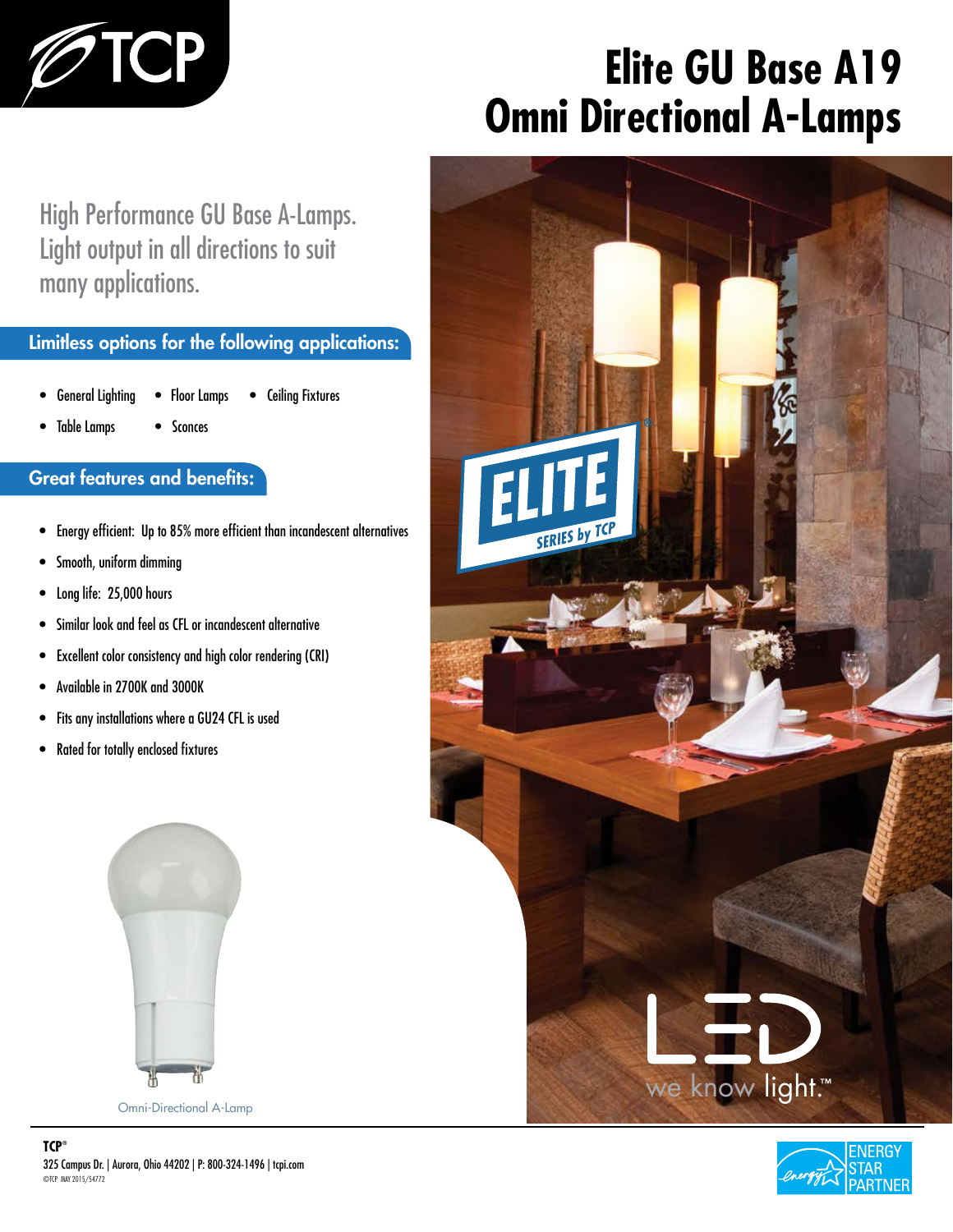```
LED | 25,000 Hours average rated life, 120 Volts
```
#### **Applications:**

Ideal for GU-base applications where uniform multi-directional light output is required.

- ✚ Table Lamps
- ✚ Floor Lamps
- ✚ Sconces
- ✚ Ceiling Fixtures
- ✚ Decorative Fixtures



| <b>Features</b>                                    | <b>Benefits</b>                                                                                                      |
|----------------------------------------------------|----------------------------------------------------------------------------------------------------------------------|
| Up to 85% less energy than<br>halogen alternatives | Instant energy savings                                                                                               |
| Long life                                          | Minimizes replacement and maintenance costs                                                                          |
| Very low heat generation                           | Perfect for sensitive display lighting such<br>as art galleries                                                      |
| <b>Excellent Color Consistency</b><br>and CRI      | Enhances colors of focal point while maintaining<br>uniformity throughout lighting installation from<br>lamp to lamp |
| UL approved for damp location                      | Can be used outdoors when protected from elements<br>and withstands humidity indoors/outdoors                        |
| <b>Shatter resistant</b>                           | Lower the risk of injury and breakage                                                                                |



| <b>Specifications</b> |           |
|-----------------------|-----------|
|                       |           |
|                       | See Chart |
|                       |           |
|                       |           |
|                       |           |
|                       |           |
|                       |           |



A19 A-Lamp



For the most up-to-date specs, please visit www.tcpi.com

\*Based on 12 hours use per day

TCP<sup>®</sup>

## Omni-Directional



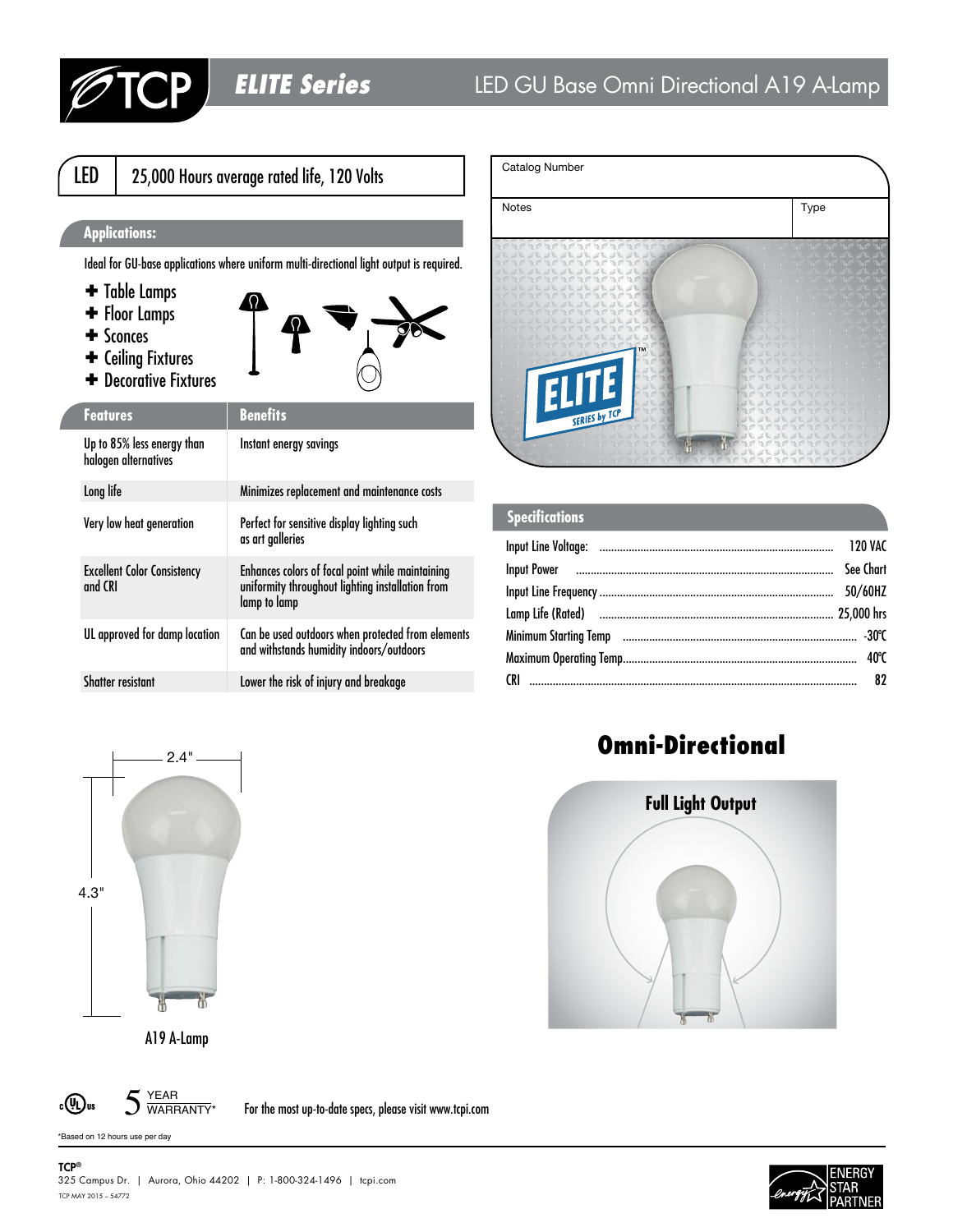| <b>?TCP</b>                                                                                      | <b>ELITE Series</b>           |                                                                                                        |            |                 | LED GU Base Omni Directional A19 A-Lamp |            |              |                    |             |              |                   |                               |          |
|--------------------------------------------------------------------------------------------------|-------------------------------|--------------------------------------------------------------------------------------------------------|------------|-----------------|-----------------------------------------|------------|--------------|--------------------|-------------|--------------|-------------------|-------------------------------|----------|
| <b>Warranties and Certifications:</b>                                                            | Item $\#$                     | Description                                                                                            |            | Voltage Wattage | Incandescent<br>Wattage<br>Comparison   | Lumens LPW |              | $\mathop{\rm (CI}$ | ${\sf CRI}$ | R9           | M.0.L<br>(inches) | Diameter<br>(inches) Quantity | Case     |
| , Jus<br>c ( el                                                                                  | <b>60W Equivalent Options</b> |                                                                                                        |            |                 |                                         |            |              |                    |             |              |                   |                               |          |
|                                                                                                  |                               | 10W A19 GU Base Omni-Directional A-Lamp - Dimmable                                                     |            |                 |                                         |            |              |                    |             |              |                   |                               |          |
| $5 \frac{YEAR}{WARRANTY*}$                                                                       |                               | LED10A19GUDOD27K 10W Omni Dimmable A-Lamp - 2700K<br>LED10A19GUDOD30K 10W Omni Dimmable A-Lamp - 3000K | 120<br>120 | 10<br>10        | 60<br>60                                | 800<br>825 | 80.0<br>83.0 | 2700K<br>3000K     | 82          | >0<br>82 > 0 | 4.3<br>4.3        | 2.4<br>2.4                    | 12<br>12 |
|                                                                                                  |                               |                                                                                                        |            |                 |                                         |            |              |                    |             |              |                   |                               |          |
| For the most up-to-date<br>specs, please visit<br>www.tcpi.com<br>*Based on 12 hours use per day |                               |                                                                                                        |            |                 |                                         |            |              |                    |             |              |                   |                               |          |
|                                                                                                  |                               |                                                                                                        |            |                 |                                         |            |              |                    |             |              |                   |                               |          |
|                                                                                                  |                               |                                                                                                        |            |                 |                                         |            |              |                    |             |              |                   |                               |          |
|                                                                                                  |                               |                                                                                                        |            |                 |                                         |            |              |                    |             |              |                   |                               |          |
|                                                                                                  |                               |                                                                                                        |            |                 |                                         |            |              |                    |             |              |                   |                               |          |
|                                                                                                  |                               |                                                                                                        |            |                 |                                         |            |              |                    |             |              |                   |                               |          |
|                                                                                                  |                               |                                                                                                        |            |                 |                                         |            |              |                    |             |              |                   |                               |          |
|                                                                                                  |                               |                                                                                                        |            |                 |                                         |            |              |                    |             |              |                   |                               |          |
|                                                                                                  |                               |                                                                                                        |            |                 |                                         |            |              |                    |             |              |                   |                               |          |
|                                                                                                  |                               |                                                                                                        |            |                 |                                         |            |              |                    |             |              |                   |                               |          |
|                                                                                                  |                               |                                                                                                        |            |                 |                                         |            |              |                    |             |              |                   |                               |          |
|                                                                                                  |                               |                                                                                                        |            |                 |                                         |            |              |                    |             |              |                   |                               |          |
|                                                                                                  |                               |                                                                                                        |            |                 |                                         |            |              |                    |             |              |                   |                               |          |
|                                                                                                  |                               |                                                                                                        |            |                 |                                         |            |              |                    |             |              |                   |                               |          |
|                                                                                                  |                               |                                                                                                        |            |                 |                                         |            |              |                    |             |              |                   |                               |          |
|                                                                                                  |                               |                                                                                                        |            |                 |                                         |            |              |                    |             |              |                   |                               |          |
|                                                                                                  |                               |                                                                                                        |            |                 |                                         |            |              |                    |             |              |                   |                               |          |
|                                                                                                  |                               |                                                                                                        |            |                 |                                         |            |              |                    |             |              |                   |                               |          |